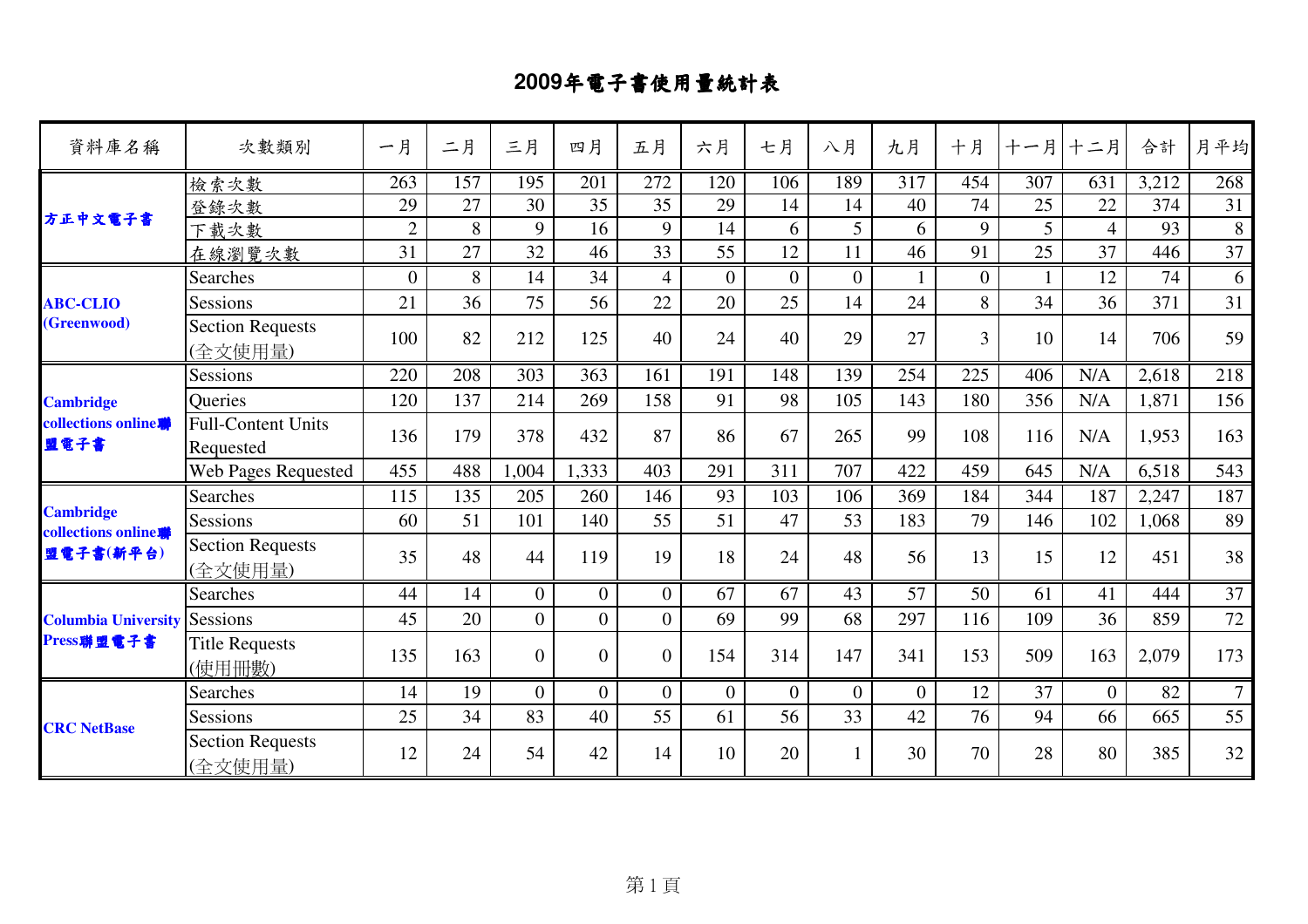## **2009**年電子書使用量統計表

| 資料庫名稱                                                  | 次數類別                               | 一月    | 二月     | 三月     | 四月    | 五月             | 六月    | 七月             | 八月             | 九月             | 十月             | 十一月 | 十二月            | 合計    | 月平均 |
|--------------------------------------------------------|------------------------------------|-------|--------|--------|-------|----------------|-------|----------------|----------------|----------------|----------------|-----|----------------|-------|-----|
| <b>Credo Reference</b>                                 | <b>Searches</b>                    | 126   | 57     | 124    | 111   | 159            | 143   | 132            | 38             | 416            | 199            | 340 | 149            | 1,994 | 166 |
|                                                        | Sessions                           | 99    | 66     | 95     | 72    | 67             | 74    | 56             | 40             | 135            | 99             | 210 | 122            | 1,135 | 95  |
|                                                        | <b>Section Requests</b><br>(全文使用量) | 47    | 48     | 79     | 72    | 46             | 91    | 52             | 16             | 56             | 93             | 83  | 82             | 765   | 64  |
| <b>Digital Dissertation</b><br>Consortium敦位化<br>論文典藏聯盟 | 檢索次數                               | 301   | 137    | 303    | 226   | 198            | 147   | 296            | 208            | 268            | 353            | 392 | 530            | 3,359 | 280 |
|                                                        | PDF下載次數                            | 299   | 80     | 274    | 213   | 157            | 254   | 172            | 190            | 184            | 196            | 117 | 214            | 2,350 | 196 |
| <b>Early American</b>                                  | <b>Searches</b>                    | 13    | 24     | 18     | 37    | $\Omega$       | 6     | 17             | $\overline{0}$ | 6              | 21             | 208 | 21             | 371   | 31  |
| Imprints(EAI)圖科                                        | <b>Login Sessions</b>              | 82    | 123    | 161    | 144   | 92             | 76    | 110            | 70             | 109            | 125            | 232 | 60             | 1,384 | 115 |
| 會圖書計畫電子書                                               | Documents viewed                   | 175   | 191    | 437    | 411   | 270            | 128   | 477            | 126            | 209            | 318            | 243 | 297            | 3,282 | 274 |
| <b>Early English Books</b>                             | <b>Searches</b>                    | 34    | 13     | 18     | 14    | $\overline{2}$ | 6     | $\overline{2}$ | $\overline{3}$ | 6              | 32             | 50  | 57             | 237   | 20  |
| Online(EEBO)國科                                         | Sessions                           | 165   | 136    | 172    | 183   | 140            | 146   | 104            | 89             | 148            | 178            | 122 | 109            | 1,692 | 141 |
| 會圖書計畫電子書                                               | <b>Full Records Accessed</b>       | 656   | 150    | 216    | 278   | 330            | 163   | 135            | 130            | 181            | 257            | 242 | 594            | 3,332 | 278 |
| <b>Eighteenth Century</b><br><b>Collections</b>        | <b>Searches</b>                    | 185   | 26     | 142    | 314   | 132            | 15    | 623            | 250            | 68             | 180            | 665 | 479            | 3,079 | 257 |
| Online(ECCO)图科<br>會圖書計畫電子書                             | <b>Sessions</b>                    | 29    | 16     | 39     | 58    | 26             | 18    | 49             | 13             | 21             | 51             | 240 | 116            | 676   | 56  |
|                                                        | <b>Sessions</b>                    | 551   | 1,624  | 1,926  | 1,809 | 1,492          | 1,979 |                |                |                |                |     |                |       |     |
| <b>Ebrary</b>                                          | <b>Documents Viewed</b>            | 390   | 668    | 931    | 901   | 602            | 716   |                |                |                |                | 停訂  |                |       |     |
|                                                        | Pages Viewed                       | 5,617 | 11,337 | 12,323 | 9,392 | 10,420         | 9,789 |                |                |                |                |     |                |       |     |
| <b>Gale Virtual</b><br><b>Reference Library</b>        | <b>Searches</b>                    | 34    | 15     | 53     | 17    | 62             | 6     | 32             | 32             | 8              | $\overline{3}$ | 40  | $\overline{7}$ | 309   | 26  |
|                                                        | Sessions                           | 28    | 13     | 36     | 23    | 26             | 15    | 20             | 27             | 17             | 12             | 41  | 8              | 266   | 22  |
|                                                        | <b>Section Requests</b><br>(全文使用量) | 23    | 3      | 44     | 6     | 69             | 9     | 23             | 54             | $\overline{3}$ | 6              | 1   | 3              | 244   | 20  |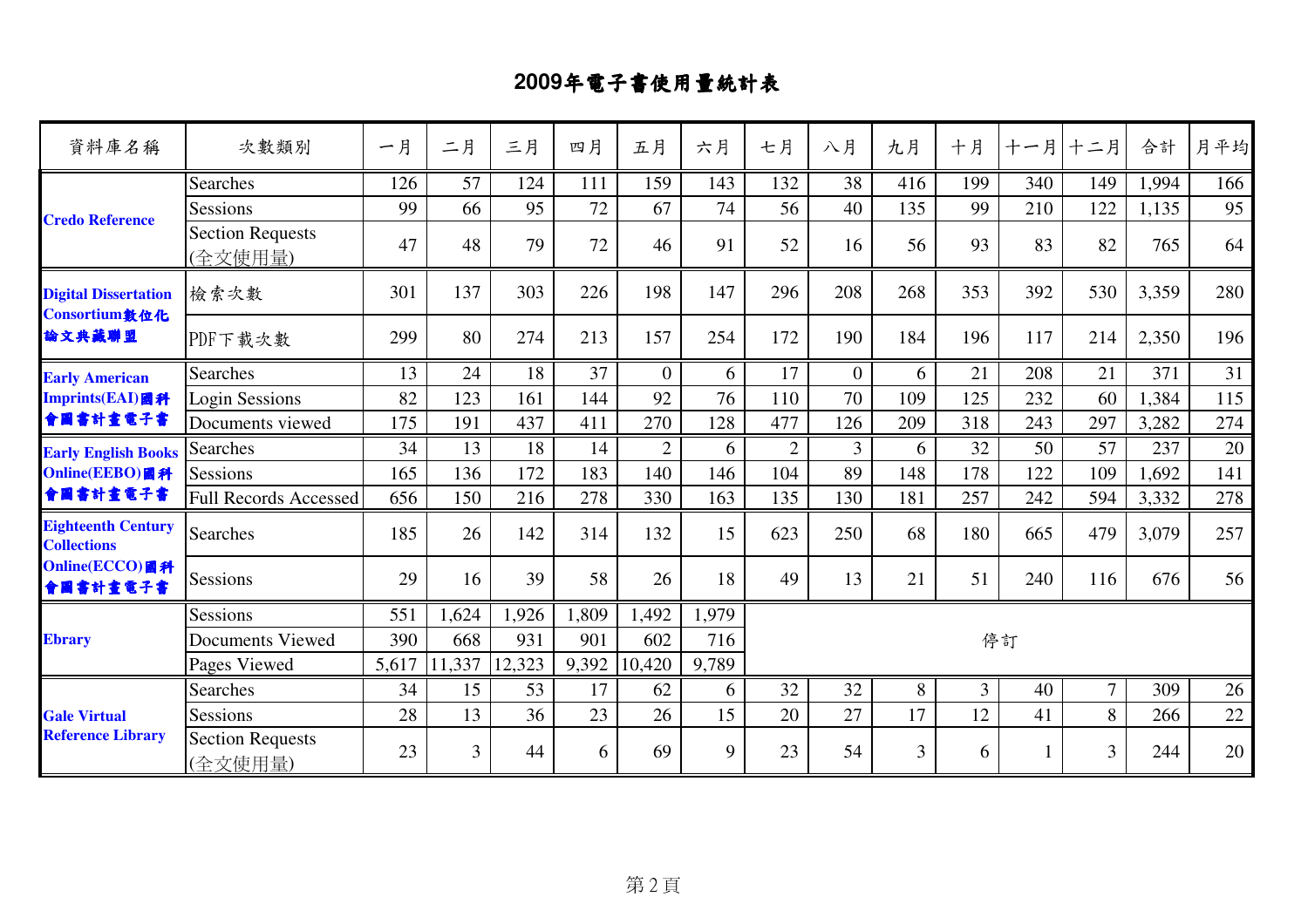## **2009**年電子書使用量統計表

| 資料庫名稱                                                                      | 次數類別                               | 一月             | 二月             | 三月             | 四月             | 五月             | 六月               | 七月              | 八月             | 九月             | 十月              | 十一月             | 十二月            | 合計     | 月平均             |
|----------------------------------------------------------------------------|------------------------------------|----------------|----------------|----------------|----------------|----------------|------------------|-----------------|----------------|----------------|-----------------|-----------------|----------------|--------|-----------------|
| <b>IOS</b>                                                                 | Sessions                           | $\overline{2}$ | $\overline{3}$ | $\overline{0}$ | $\overline{0}$ | $\overline{0}$ | $\overline{0}$   | $\overline{2}$  | $\overline{0}$ | 2              | 3 <sup>1</sup>  | $\overline{0}$  | $\overline{2}$ | 14     | 1               |
|                                                                            | <b>Section Requests</b><br>(全文使用量) | $\overline{4}$ | $\overline{2}$ | $\overline{0}$ | $\overline{0}$ | $\overline{0}$ | $\overline{0}$   | $\overline{0}$  | $\overline{0}$ | $\overline{2}$ | $\overline{4}$  | $\overline{0}$  | $\overline{2}$ | 14     | $\mathbf{1}$    |
|                                                                            | <b>Title Requests</b><br>(使用冊數)    | $\overline{3}$ | $\overline{3}$ | $\Omega$       | $\overline{0}$ | $\overline{0}$ | $\overline{0}$   | $\overline{2}$  | $\overline{0}$ | $\overline{2}$ | $\overline{4}$  | $\overline{0}$  | $\overline{2}$ | 16     | $\mathbf{1}$    |
|                                                                            | <b>Searches</b>                    | $\overline{2}$ | 9              | 15             | 17             | 10             | 41               | 38              | 16             | 10             | 28              | 18              | 17             | 221    | 18              |
|                                                                            | <b>Sessions</b>                    | 101            | 96             | 99             | 125            | 59             | 56               | 89              | 52             | 101            | 95              | 198             | 96             | 1,167  | 97              |
| <b>Literature online</b>                                                   | <b>Full Texts Accessed</b>         | 58             | 57             | 56             | 109            | 16             | 81               | 54              | 13             | 33             | 53              | 83              | 69             | 682    | 57              |
|                                                                            | <b>Full Records Accessed</b>       | $\overline{0}$ | $\overline{2}$ | $\overline{7}$ | $\overline{0}$ | $\overline{0}$ | 5                | $\mathbf{1}$    | $\overline{2}$ | $\mathbf{1}$   | 5               | $\overline{2}$  | $\overline{3}$ | 28     | $\sqrt{2}$      |
| <b>The Making of the</b><br><b>Modern</b><br>World(MOMW)圖<br>科會圖書計畫電子<br>書 | Sessions                           | 43             | 26             | 55             | 79             | 39             | 30               | 11              | 9              | 17             | 13              | 55              | 41             | 418    | 35              |
|                                                                            | Searches                           | 274            | 25             | 20             | 58             | 15             | 9                | 32              | 23             | 36             | 33              | 79              | 117            | 721    | 60              |
|                                                                            | <b>Searches</b>                    | 53             | 57             | 111            | 86             | 134            | 34               | $\overline{75}$ | 31             | 85             | $\overline{57}$ | 160             | 41             | 924    | $\overline{77}$ |
| <b>MyiLibrary</b>                                                          | <b>Sessions</b>                    | 95             | 156            | 236            | 199            | 181            | 119              | 95              | 73             | 136            | 163             | 243             | 147            | 1,843  | 154             |
|                                                                            | <b>Section Requests</b><br>(全文使用量) | 765            | 1,723          | 2,397          | 1,723          | 1,807          | 1,894            | 921             | 468            | 1,472          | 1,213           | 2,164           | 1,431          | 17,978 | 1,498           |
| <b>Netlibrary</b>                                                          | Accesses                           | 35             | $\overline{0}$ | $\overline{4}$ | 108            | 23             | 6                | 9               | $\overline{4}$ | 16             | 16              | 19              | $\overline{0}$ | 240    | 20              |
|                                                                            | Searches                           | 8              | 9              | 11             | 59             | $\overline{5}$ | 20               | 21              | 20             | 24             | $\overline{28}$ | $\overline{58}$ | 74             | 337    | 28              |
| <b>Oxford Scholarship</b>                                                  | Sessions                           | 14             | 5              | 12             | 41             | $\overline{7}$ | 46               | 22              | 19             | 36             | 14              | 42              | 62             | 320    | 27              |
| Online 聯盟電子書                                                               | <b>Section Requests</b><br>(全文使用量) | 71             | 54             | 58             | 634            | 143            | 135              | 115             | 251            | 153            | 167             | 134             | 772            | 2,687  | 224             |
| <b>SAGE eReference聯</b><br>盟電子書                                            | <b>Searches</b>                    | 24             | $\overline{3}$ |                | 22             | 5 <sup>5</sup> | $\boldsymbol{0}$ | $\overline{4}$  | $\overline{2}$ | $\overline{3}$ | $\overline{2}$  | 3 <sup>1</sup>  | $\overline{0}$ | 69     | 6               |
|                                                                            | Sessions                           | $\overline{7}$ | $\overline{7}$ | $\overline{4}$ | 35             | $\overline{0}$ | $\overline{7}$   | $\overline{5}$  | 9              | $\overline{2}$ | 5               | $\overline{2}$  | 9              | 92     | 8               |
|                                                                            | Section Requests<br>(全文使用量)        | 20             | 37             | 27             | 45             | 5              | 22               | 21              | 26             | 11             | 45              | 15              | 75             | 349    | 29              |